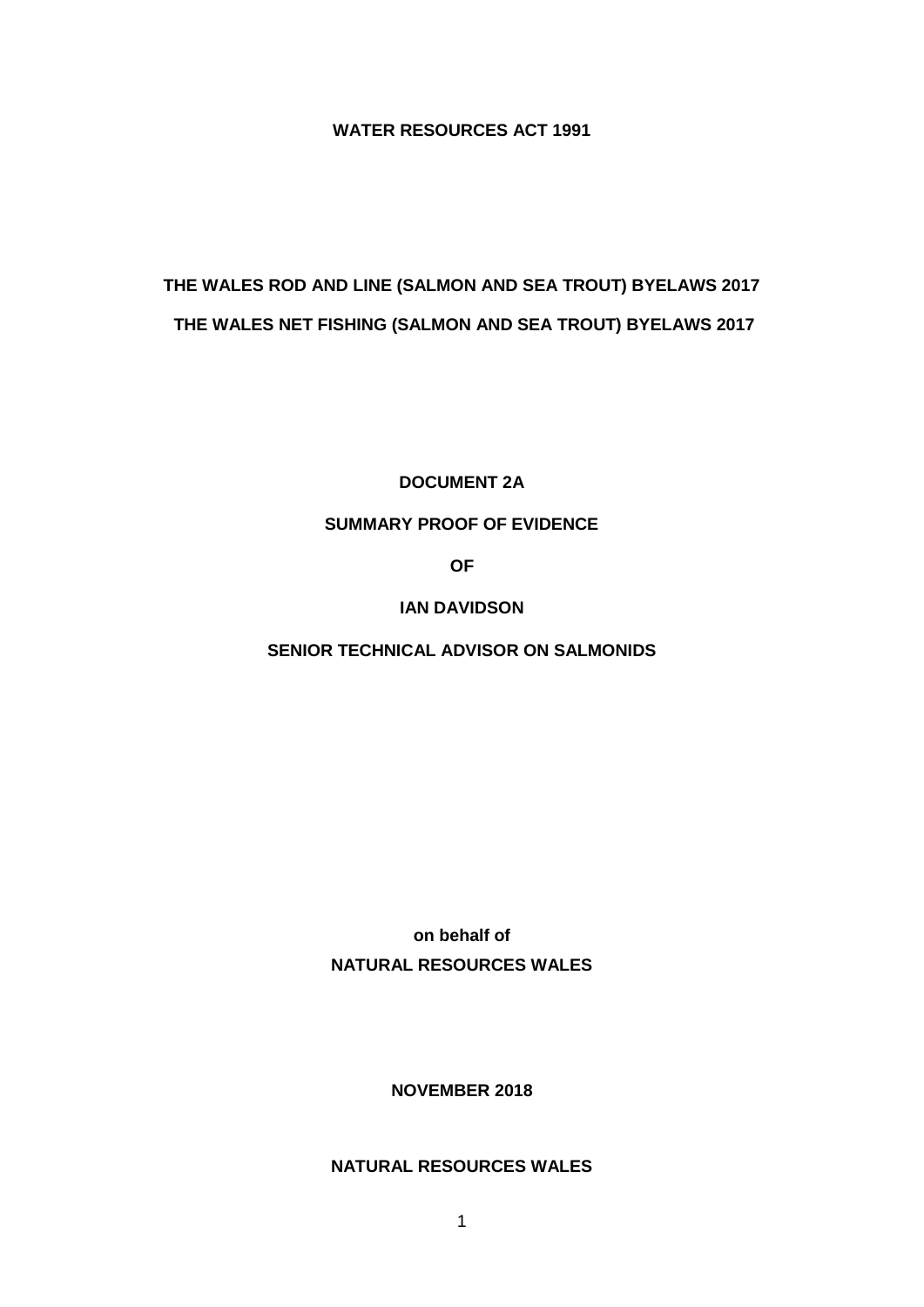### **1 Introduction**

- 1.1 My name is Ian Davidson. I am the Senior Technical Advisor on Salmonids for Natural Resources Wales (NRW). I have worked for NRW and its predecessor bodies for 33 years and have been primarily involved in the monitoring and assessment of salmon and sea trout.
- 1.2. I have a BSc in Zoology and an MSc in Applied Hydrobiology.

## **2 Scope of evidence**

- 2.1. My evidence explains how NRW has assessed the status of salmon and sea trout stocks in Wales, and how that assessment has informed its decision to promote the protective measures set out in the byelaw proposals. More specifically it:
	- 2.1.1 describes the main types of fisheries monitoring data routinely collected by NRW for assessment purposes identifying what, in general terms, the patterns and trends in these data sets indicate about the health of these populations;
	- 2.1.2 examines the use of Conservation Limits as a means of assessing salmon stocks and sea trout stocks in Wales;
	- 2.1.3 explains why the use of Conservation Limits in the assessment of sea trout stocks in Wales is an improvement on the previous approach;
	- 2.1.4 refers to the latest (i.e. 2017) assessments of Conservation Limit compliance for salmon and sea trout - a year-on from the NRW's Technical Case supporting the byelaw proposals– and examines what these latest assessments say about stock status; and
	- 2.1.5 reviews the evidence base as outlined and sets out why NRW concludes that the status of many of the river stocks of salmon and sea trout in Wales is poor and at risk of further deterioration, and why, in conjunction with other remedial measures (e.g. to improve environmental quality), the additional protection provided by the proposed byelaws is necessary.

## **3. The evidence base for assessment of fish populations**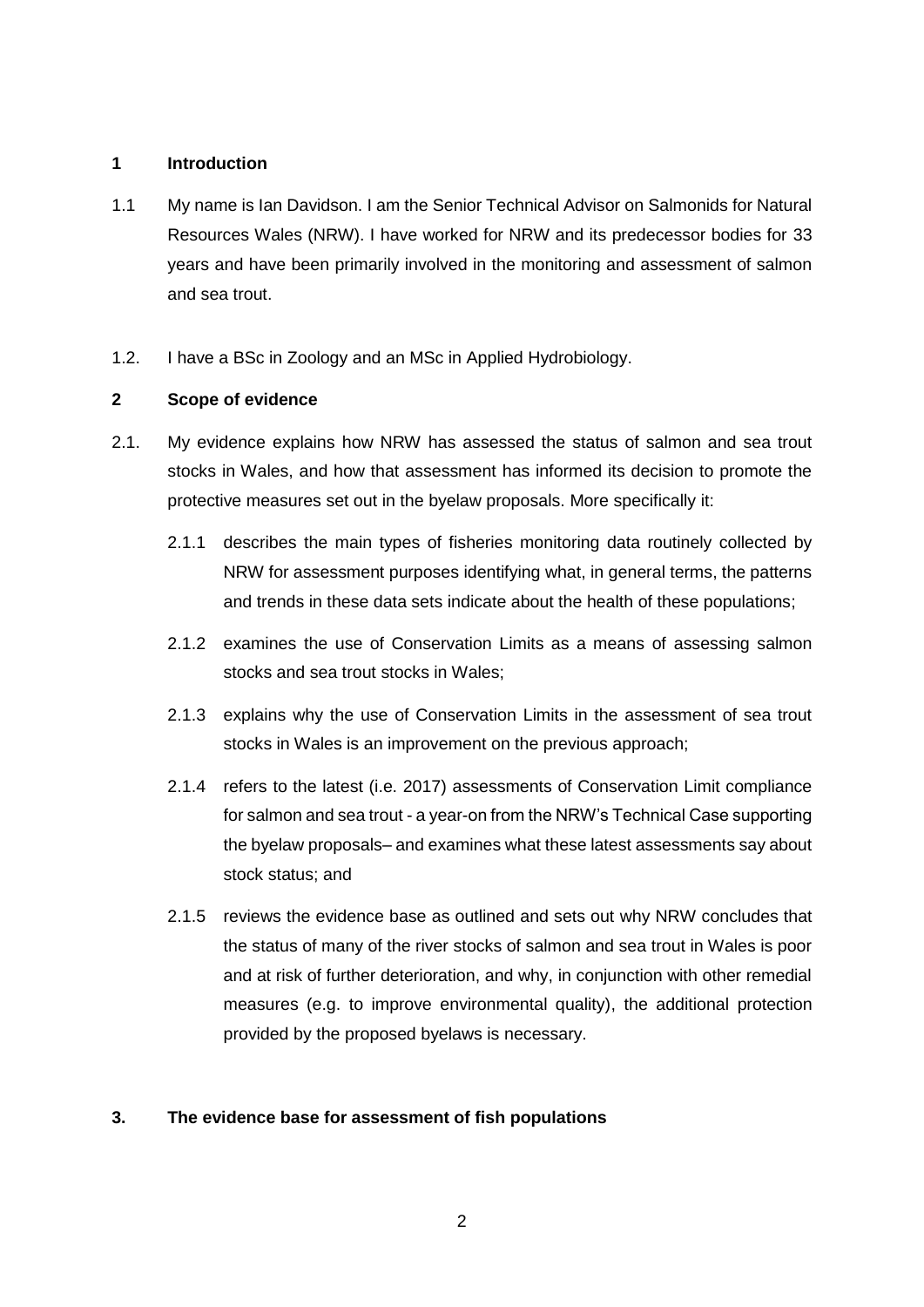- 3.1 Monitoring programmes for salmon and trout/sea trout undertaken by NRW, provide the evidence base to evaluate the status of fish stocks in Wales, and inform related management decision making. This includes consideration of historic data sets collected by bodies which preceded NRW, e.g. the Environment Agency (**EA**) and the National Rivers Authority (**NRA**).
- 3.2.1 These monitoring programmes focus on three key activities:
	- 3.2.2 The collection, collation and reporting of rod and net catch statistics
	- 3.2.3 Use of fish traps and automated fish counters to enumerate numbers of returning adult salmon and sea trout
	- 3.2.4 Annual monitoring of the abundance and distribution of juvenile salmon and trout populations using electrofishing methods

### *The collection, collation and reporting of rod and net catch statistics.*

- 3.3 These statistics are available for most rivers and coastal fisheries in Wales since 1951 and, in some cases, for much longer.
- 3.5 Provision of catch returns by net and rod fishermen is a statutory duty. Catch statistics for all net and rod fisheries in E&W are reported annually by the EA and NRW.
- 3.6 Catch data serve as indicators of stock abundance as well as providing information on the size/age composition of returning fish.
- 3.7 The time-series of catch records available are un-matched in the length of time they cover compared to other sources of fisheries data, and so catches provide invaluable insight into long-term trends.
- 3.8 Where reporting rates are known or can be estimated, correction factors have been applied to declared catches to attempt to account for under-reporting.
- 3.9 Incorporating these corrections, the time-series of 'all Wales' net and rod catches for salmon and sea trout indicate that:
	- 3.9.1 For both species, while catches show considerable variation year-on-year, the overall pattern is one of progressive decline.
	- 3.9.2 In the case of salmon, catches have reached a 40-year low in the last few years marked by a rolling 3-year mean catch (nets and rods combined) of c.3,800 fish in 2013-2015, less than 20% of the maximum recorded at the start of the period .
	- 3.9.3 For sea trout, catches in the last decade have also been among the lowest of the time-series, but the decline has been less pronounced than in salmon (c.35% of the maximum).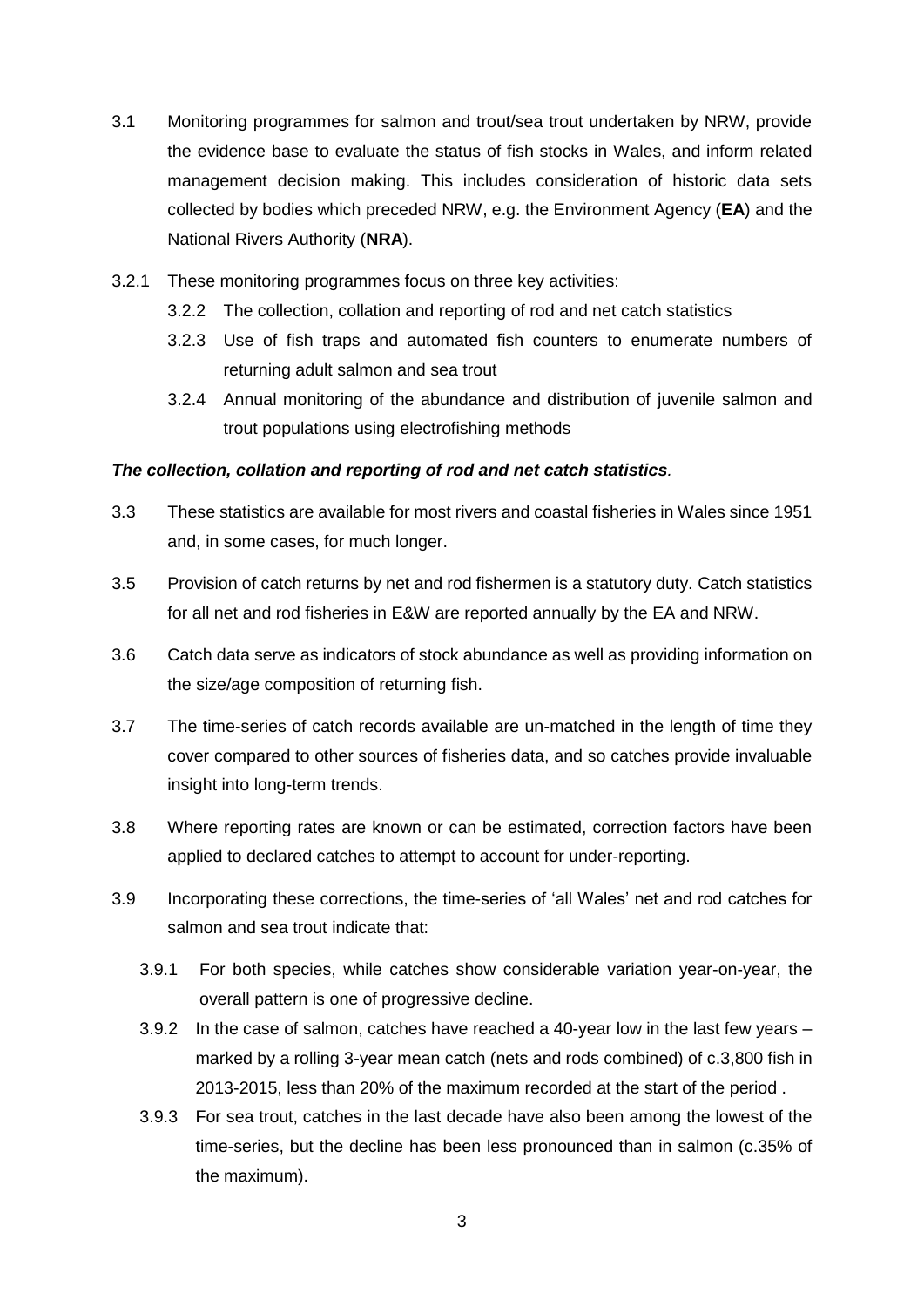- 3.10 The 'all Wales' view of catch trends described reflects patterns of decline evident on many rivers. However, there are exceptions to this pattern, for example, improved rod catches of sea trout in recent years on a number of North Wales rivers e.g. Dyfi, Ogwen, Conwy, Clwyd, Dee. Catch information for individual rivers in Wales is provided in Annex 1 of my full Proof of Evidence.
- 3.11 In the case of salmon, a down-turn in catch since 2010 has occurred during a period when catches were already relatively poor, and so gives particular cause for concern. This decline can be seen within the rolling 10-year assessment period used to evaluate Conservation Limit compliance for the Technical Case (i.e. 2007-2016). Similarly, the same decline is encompassed within the latest (i.e. 2017) assessment.

#### *Use of fish traps and automated fish counters for returning adult salmon and sea trout.*

- 3.12 Fish trapping and counting activities are resource intensive and so limited to a few river systems. However, they collect some of the most detailed information available on the abundance and composition of returning stocks.
- 3.13 The focus of this examination has been the run data for salmon from the 'counted' rivers in Wales. On the Dee, additional information has been examined on changes in the sea age composition of returning salmon - based on scale readings from trap sampled fish.
- 3.14 This examination indicates:
	- 3.14.1 Salmon counts from the three Welsh rivers with traps and counters, the Taff, Teifi and Dee, all exhibit similar patterns of recent decline comparable to those suggested by catch returns (this is also the case with salmon counts from a number of rain-fed systems in England – namely Tamar, Fowey, Lune, Kent – to which I refer in my full proof of evidence).
	- 3.14.2 The counts on the Taff, Teifi and Dee were the lowest on record in 2017. In all three cases, this followed a period of almost year-on-year decline over the last decade, with little sign that this downward trend may be abating.
- 3.15 This and other evidence, for example (i) highly correlated time-series of catch and count data for both salmon and sea trout, and (ii) common patterns evident in sometimes disparate catch records collected over many years, strongly suggest that catch returns do provide meaningful indicators of abundance.
- 3.16 Regarding run composition, separate time-series of run estimates examined on the Dee for 1-sea winter (1SW) salmon or 'grilse' and multi-sea winter (MSW) salmon,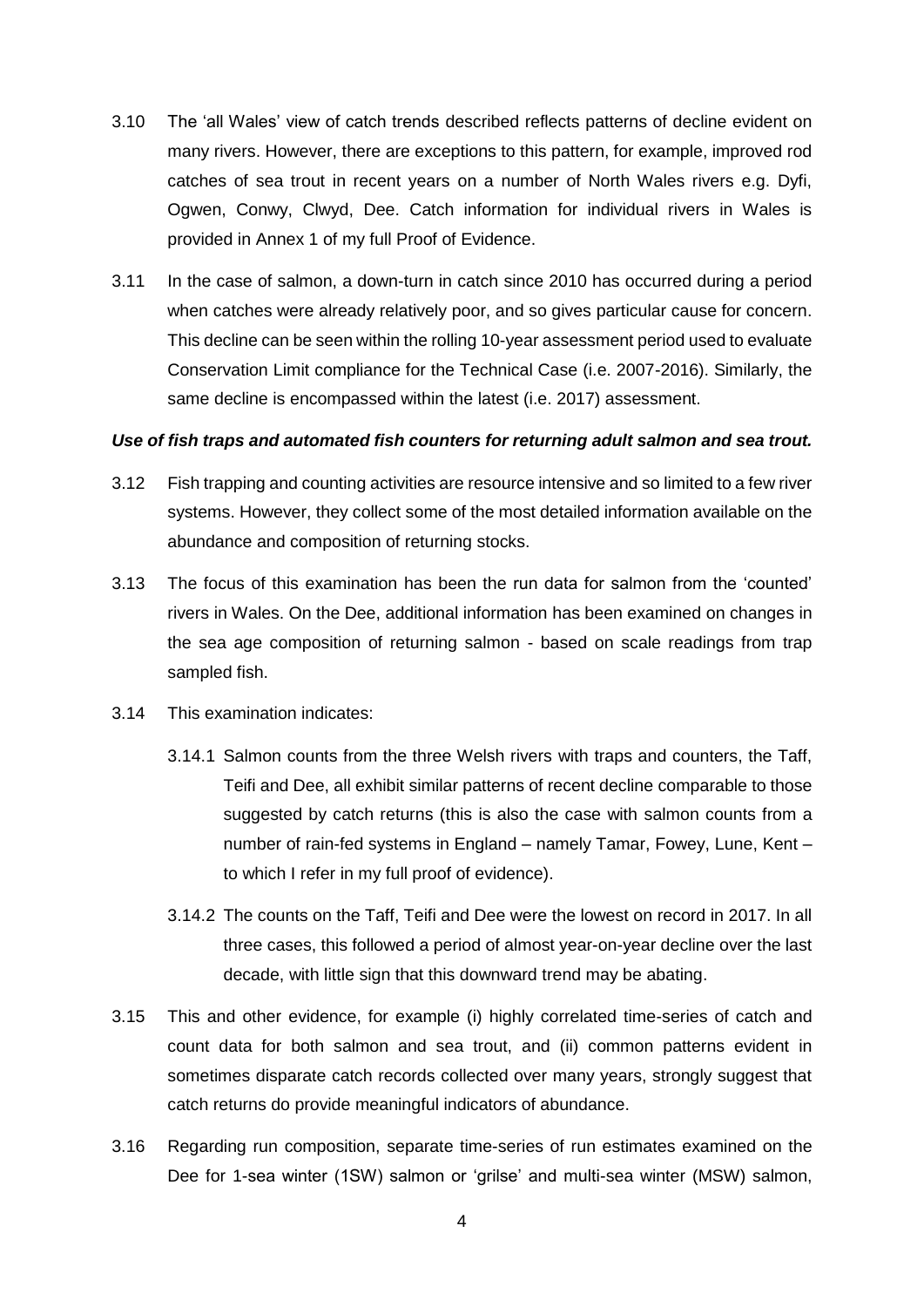reveal contrasting patterns in the data, namely, a marked reduction in the grilse component of the Dee run, but some improvement in the return of MSW salmon.

- 3.17 For grilse, the Dee run has declined by more than 80% from a maximum 3-year mean of 5,400 fish in 1993-95 to a minimum of 860 fish in 2015-2017. The equivalent statistics for MSW salmon show an improvement in run of c50%, from a minimum of around 1,200 fish in 2000-2002 to 2,300 fish in 2011-2013.
- 3.18 Despite the improvement in numbers of MSW salmon, levels of egg deposition from both sea age groups have been insufficient to meet the Conservation Limit on the Dee.
- 3.19 This change in the contribution of 1SW and MSW fish to the salmon run on the Dee is also apparent on other monitored rivers in England and elsewhere. This may be part of a long-term cyclical pattern, for example, the ratio of 1SW:MSW salmon on the Dee in recent years has been similar to that 50 years ago when around 80% of the return was made up of MSW salmon. However, while we may be experiencing the trough of such a cycle at present, we cannot be certain that this is the case. Factors such as global warming - not so evident or potentially damaging 50 years ago may also be at play. The precautionary response is to take steps now to protect stocks and not to be complacent and expect a natural recovery which may take a decade or more to be realised, if at all.
- 3.20 Finally, most of the principal salmon rivers in Wales are grilse dominated so marked reductions in grilse numbers are likely to be a significant causal factor in many Welsh rivers failing to meet their Conservation Limits.

# *Annual monitoring of abundance and distribution of juvenile salmon and trout populations using electrofishing methods:*

- 3.21 Electrofishing surveys to assess the distribution and abundance of juvenile salmon and trout have been undertaken on most catchments in Wales - with the earliest data sets extending back about 30 years. Electrofishing surveys provide abundance estimates for fry and parr stages of salmon and trout, but are not comparable to adult assessments. (Although electrofishing data can be used to identify and address underperformance and potential environmental pressures).
- 3.22 Results from electrofishing survey programmes are summarised, catchment by catchment, up to 2017, in Annex 1 to my full proof of evidence and in the Technical Case<sup>1</sup>.

**<sup>.</sup>** <sup>1</sup> **APP/4.**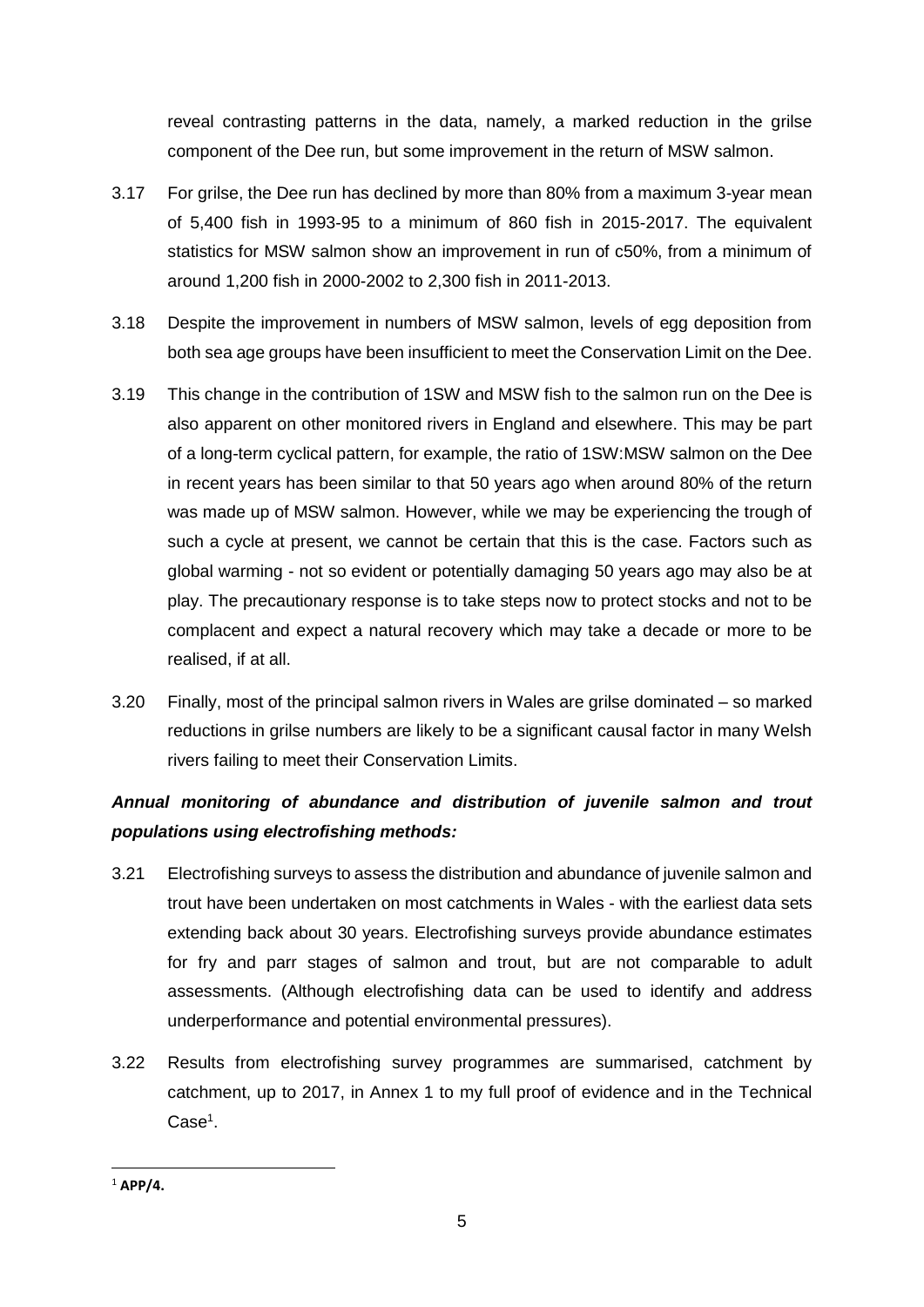- 3.23 The 2016 data show a marked and widespread reduction in abundance of salmon and trout fry (and to a lesser extent parr) across a number of catchments in Wales. This was more pronounced in some catchments (e.g. Usk, Tywi, Conwy and Clwyd) than others (e.g. Wye, Teifi and Dee); for example a 94-100% reduction in salmon fry recruitment in the former catchments compared to a 51-56% reduction in the latter group.
- 3.24 While levels of recruitment in 2017 were better, this leaves significant cause for concern about numbers of adult salmon returning from the 2016 year-class – particularly on the worst affected rivers.
- 3.25 The 2016 observations coincided with a period of extreme weather in the winter of 2015 (in part, at least, linked to 'Storm Desmond') producing, on some river systems, record high flows and river temperatures. Such extreme conditions, occurring at a time when adult fish (the parents of fry hatched in 2016) would have been spawning or preparing to spawn, have been identified as possible causes of recruitment failure.
- 3.26 Given the majority of rivers in Wales have recently seen levels of salmon spawning/egg deposition well below Conservation Limits this will have left populations less resilient to the impacts of adverse episodic events such as the extreme winter weather conditions of 2015/16.
- 3.27 All these factors have implications for the future vulnerability and status of salmon (and trout/sea trout) stocks in Wales and the wider southern Atlantic area - in view of climate change scenarios and other environmental pressures.

# **4. The use of Conservation Limits as a means of assessing salmon stocks and sea trout stocks in Wales**

- 4.1 Under a Ministerial Direction in 1998, NRW and the EA are required to set and use Conservation Limits to assess stocks annually on 64 principal salmon rivers in E&W.
- 4.2 The Conservation Limits derived for all 'principal salmon rivers' in E&W have been based on modelled stock and recruitment curves which relate spawner or egg numbers to smolt output. Stock and recruitment curves have been developed from river-specific measures of the extent and quality of freshwater habitat. They also incorporate information from a stock and recruitment relationship produced from long-term monitoring data collected on the River Bush, N. Ireland.
- 4.3 Conservation Limits serve as a 'limit' reference point below which further reductions in spawner numbers are likely to result in a significant fall-off in smolt production.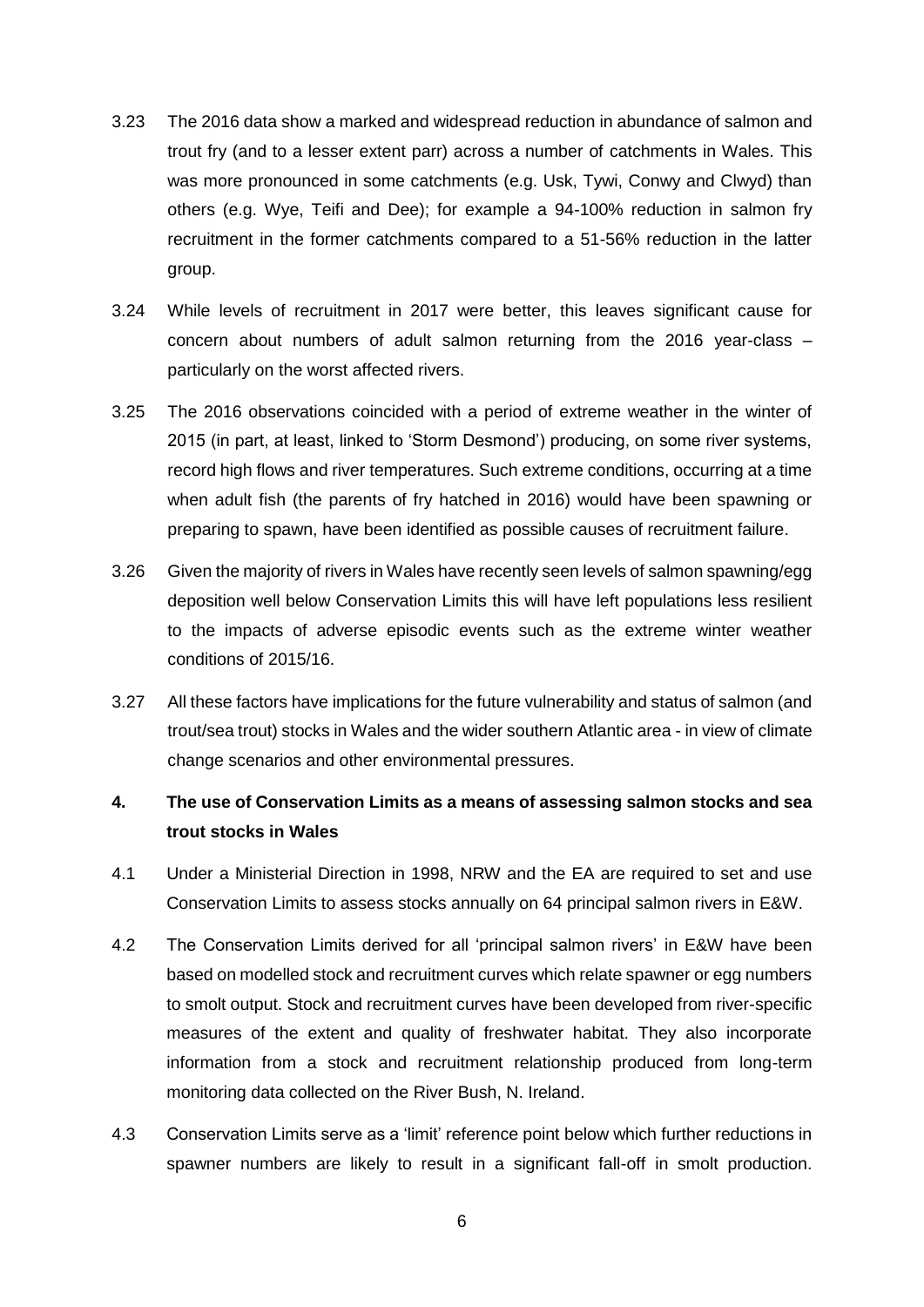Compliance procedures require that spawning levels are above the Conservation Limit in four years out of five, (i.e. 80% of the time) for a stock to meet its 'Management Objective' and the associated 'Management Target' (a 'target' reference point) defines the average stock level required to achieve this.

- 4.4 The compliance procedure ensures there is a high probability that stocks are exceeding their Conservation Limit – a precautionary approach in-line with the recommendations of ICES and NASCO.
- 4.5 For each river, estimates are produced annually. In most cases these estimates are derived from rod catches and assumed angling exploitation rates. Other information, for example relating to the size and sea age composition of returning salmon, catch declaration rates and the egg contribution of rod-released fish is also built into spawner/egg estimates.
- 4.6 Compliance is tested each year using a statistical procedure which fits a trend line to the latest 10-year time-series of estimates for each river and examines the position of that trend line relative to the Conservation Limit.
- 4.7 The position of the trend line and its confidence limits in relation to the Conservation Limit determines the risk status of the stock in any one year. This status is normally reported for the current assessment year and projected (by extrapolation of the trend line) 5-years into the future.
- 4.8 The resulting (5-year projected) compliance status for each river is examined annually against a 'Decision Structure' (DS). This provides a standard and consistent decision making process to guide management actions for the regulation of exploitation of stocks in both the rod and net fisheries.

# **5 Conservation Limits and the assessment of sea trout in Wales – the new procedures developed and applied since 2016:**

- 5.1 Unlike salmon, no established methods of setting Conservation Limits or similar 'Biological Reference Points' have been available for sea trout. The need to develop such methods has been widely recognised, and an ICES Working Group has recently been established with this aim. This group is set to report in 2019.
- 5.2 In the absence of stock-based reference points for sea trout NRW and the EA have applied a fishery- based assessment to each of the principal sea trout rivers. This assessment is based on trends in angling catch per unit effort data ('catch per day').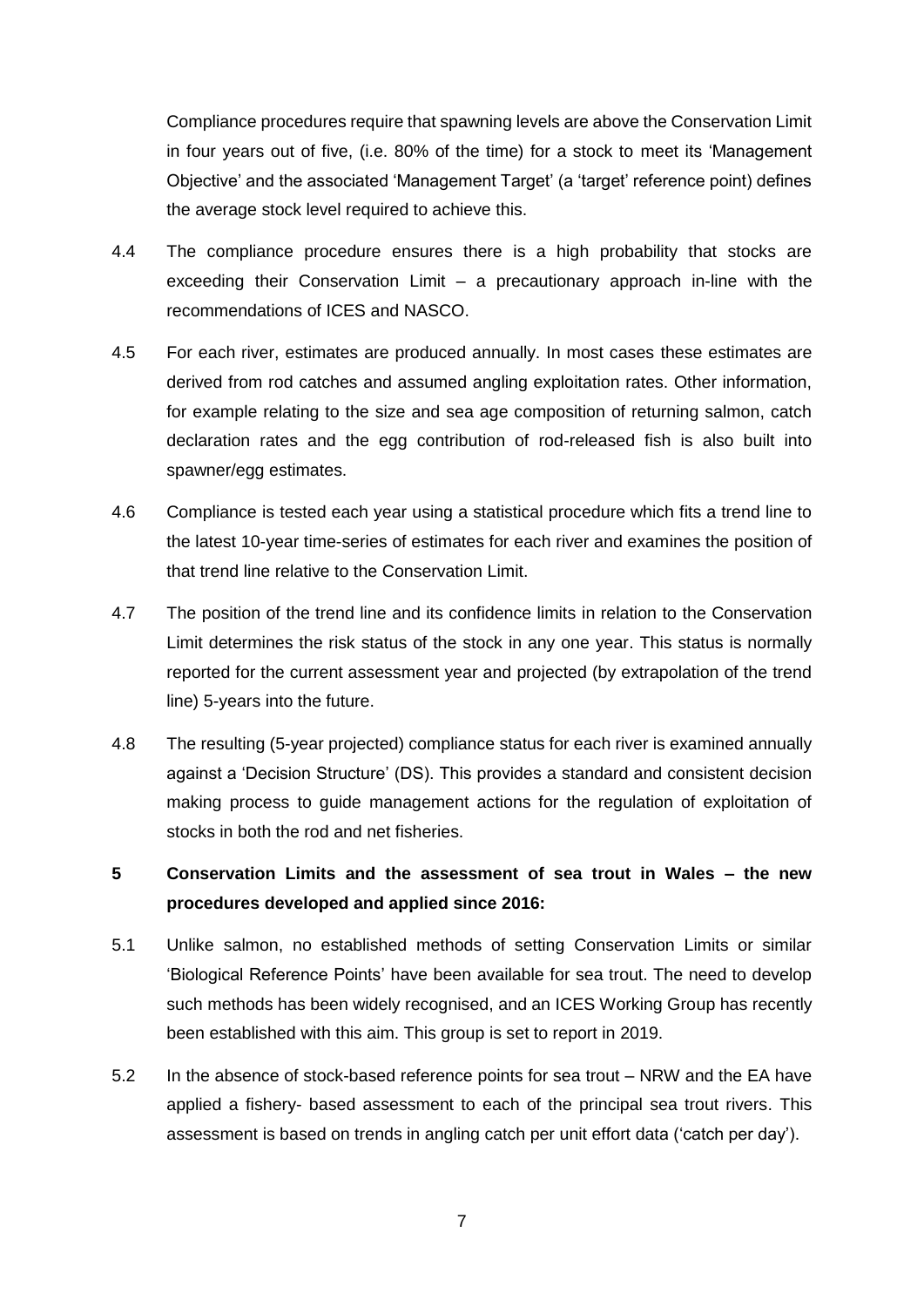- 5.3 However, this method uses a shifting 10-year reference period which may not reflect a biological optimum, and could, in a prolonged period of low stock levels/poor fishery performance result in a favourable assessment of stocks well below carrying capacity.
- 5.4 The 'risk' classification associated with this assessment, while mimicking that used in salmon Conservation Limit compliance, has no comparable meaning and provides no biological information which might help determine appropriate remedial measures.
- 5.5 To address this, NRW has developed a stock-based Conservation Limit approach to assessing sea trout stocks. This method was applied for the first time in 2016. It utilises angling catch data to derive run and egg deposition estimates for sea trout in much the same way as in Conservation Limit compliance procedures for salmon. These catch derived estimates are used to generate stock and recruitment relationships for individual river stocks of sea trout, deriving from these relationships, reference points that are broadly equivalent to the Conservation Limits and Management Targets used in salmon assessment, and which allow use of the same trend-based statistical compliance procedures to assess the 'risk' status of the stock.
- 5.6 Unlike the fishery-based method; this stock-based assessment defines a reference point with biological meaning. Procedures used to derive the Conservation Limit and assess compliance are similar or identical to those used in salmon. That includes use of the same 'risk' classification along with the facility - through the identification of average spawner or egg shortfalls – to better target regulatory action.

# **6. What the latest (2017) assessments of Conservation Limit compliance for salmon and sea trout - a year-on from NRW's Technical Case say about stock status.**

- 6.1 The details of these assessments are set out in the full proof of evidence and were provided to Local Fisheries Groups in summer 2018.
- 6.2 For the principal salmon rivers in Wales there is little change in the pattern of projected risk status since the Technical Case. The exceptions are an improvement on the Dyfi ('at risk' to 'probably at risk') and a decline on the Dwyfawr ('probably at risk' to 'at risk).
- 6.3 Extending this comparison back to the 2015, 2014 and 2013 assessments reveals that, in all these years, salmon stocks on the great majority of rivers in Wales have been classified as either 'at risk' or 'probably at risk', with, in any one year, only 2 or 3 rivers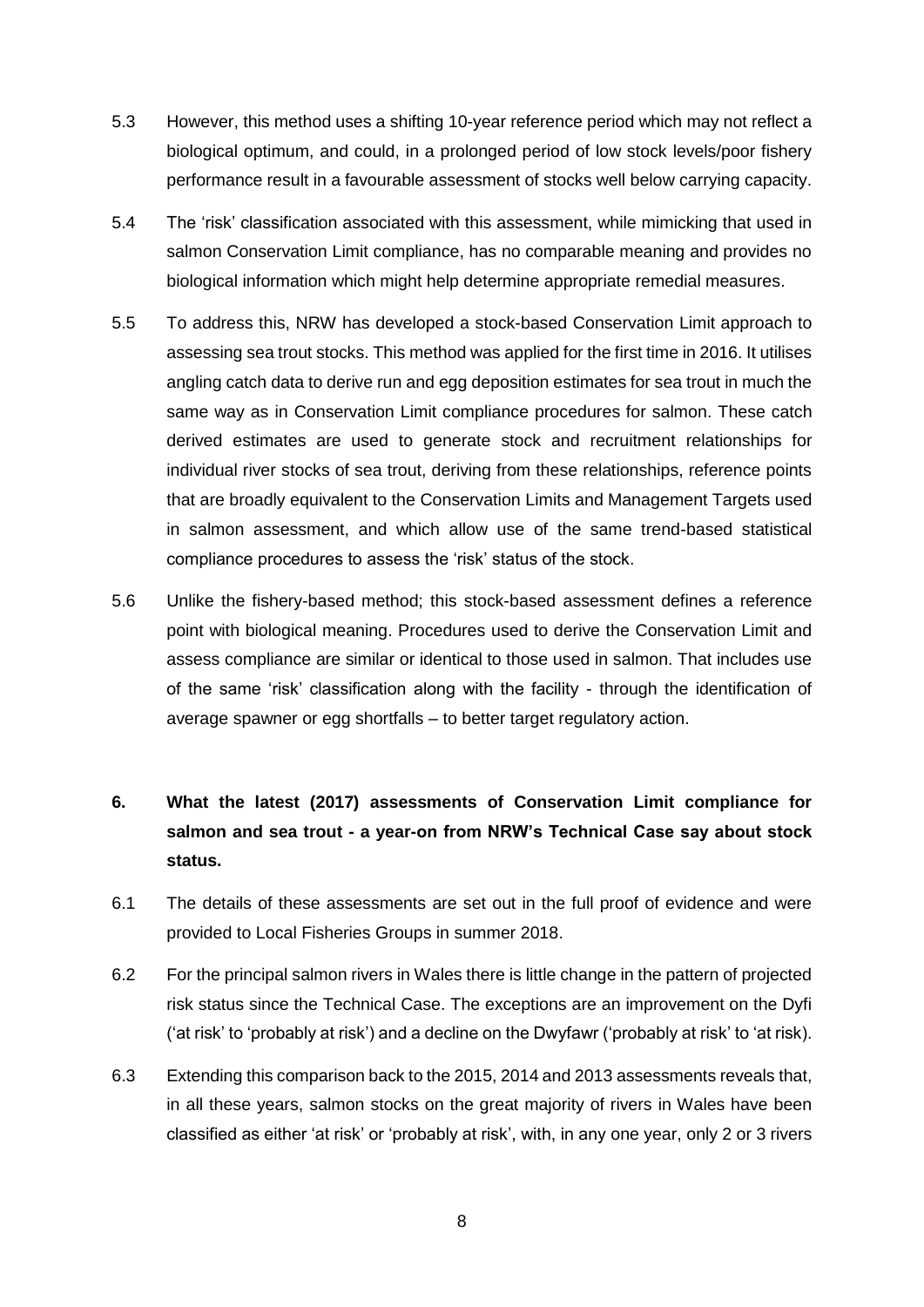achieving the more favourable classification of 'probably not at risk' (and none considered 'not at risk').

- 6.4 For sea trout the changes in projected risk status between 2016 and 2017 are more extensive - with fewer rivers in the 'at risk' class in 2017 (7 compared to 10), but more in the 'probably at risk' class (16 compared to 7). Six rivers have seen an improvement in risk status, of which three have moved into 'probably not at risk' (Severn and Artro) or 'not at risk' classes (Ogwen). The remainder (Rhymney, Aeron and Ystwyth) are all now classed as 'probably at risk'.
- 6.5 The overall conclusion from these assessments is that individual salmon and sea trout stocks in Wales remain at least as vulnerable in 2017 as when NRW developed its Technical Case to support the proposed Byelaws.

# **7. Why NRW concludes that the additional protection provided by the proposed byelaws is necessary.**

- 7.1 For both salmon and sea trout, the evidence of both (i) general patterns and trends in data collected (catch statistics; counts of returning adults; and juvenile electrofishing data) and (ii) the results of Conservation Limit compliance assessment, is consistent with the conclusion that most salmon and many sea trout stocks in Wales are in a depleted state. This is supported by the latest 2017 data sets.
- 7.2 For salmon, the great majority of river stocks have been classified in the poorest risk classes ('at risk' and 'probably at risk') in (at least) each of the last 5 years. In-line with the Decision Structure, this triggers the need to seek remedial action through management of the fisheries.
- 7.3 For sea trout, Conservation Limit compliance assessment also indicates that many stocks are in the poorest risk classes. However as the assessment procedures are new, and subject to additional scrutiny and possible further development, the byelaws proposals in this case stop short of the full C&R measures recommended for salmon.

### **8 Conclusions**

- 8.1 I have examined the evidence base used by NRW to assess the status of salmon and sea trout stocks in Wales – including the latest results for 2017.
- 8.2 The patterns and trends in the main types of fisheries monitoring data routinely collected by NRW for assessment purposes ('all Wales' net and rod catch statistics; counts of returning adults on three rivers in Wales; and juvenile electrofishing data)